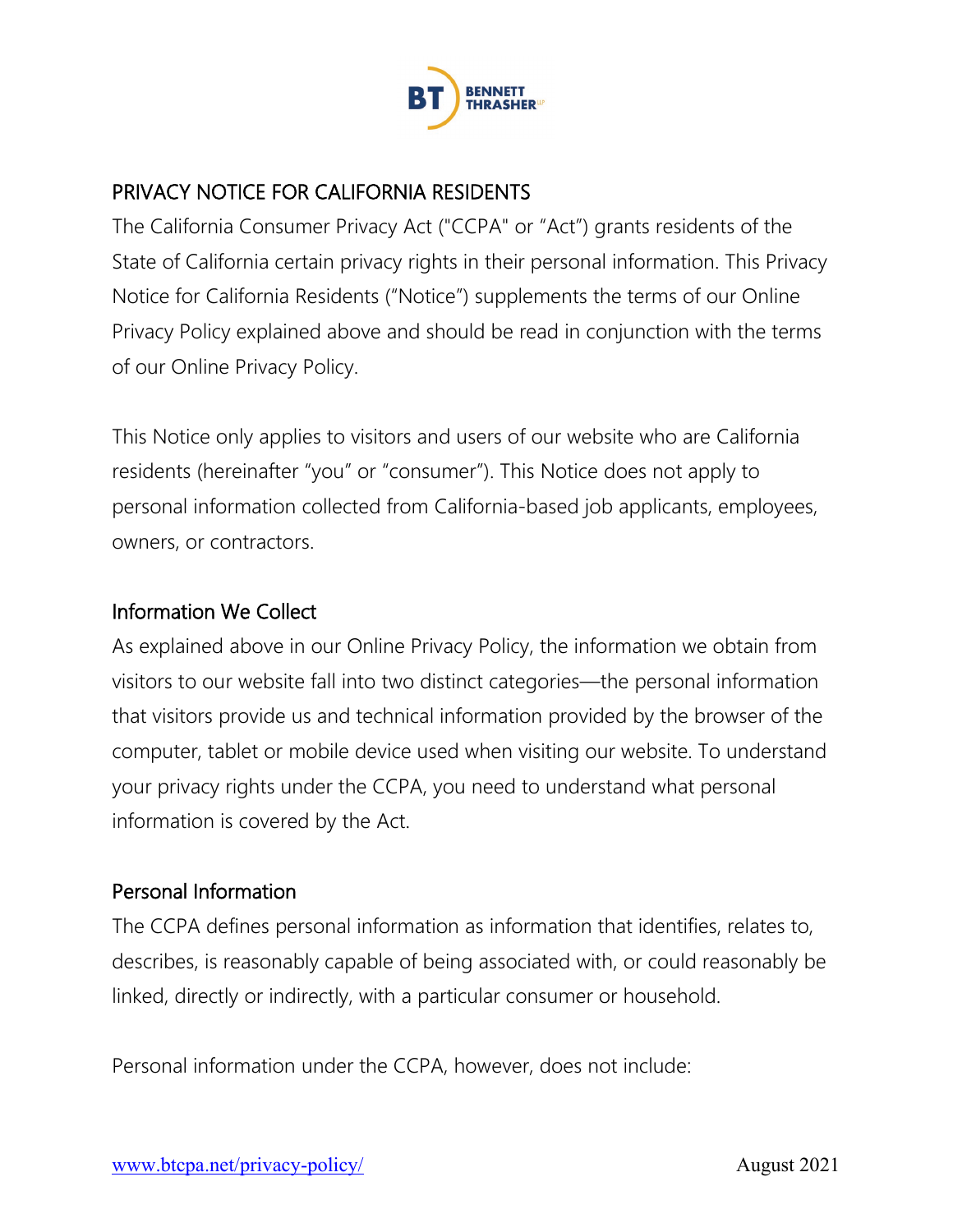

De-identified or aggregated consumer information.

Publicly available information from federal, state or local government records.

Other information is excluded from the scope of the CCPA:

Medical or health information covered by the Health Insurance and Portability and Accountability Act of 1966 ("HIPAA") and the California Confidentiality of Medical Information Act ("CIMIA").

Personal information covered by the Gramm-Leach-Bliley Act ("GLBA"), the California Financial Information Privacy Act ("FIPA").

Personal information Driver's Privacy Protection Act of 1994.

Personal information collected, processed, disclosed or sold for use in a report or by the user of a report under the Fair Credit Reporting Act ("FCRA").

The information immediately below identifies categories or examples of personal information covered by the CCPA, and identifies categories of information that we have collected from visitors to our website in the past twelve (12) months: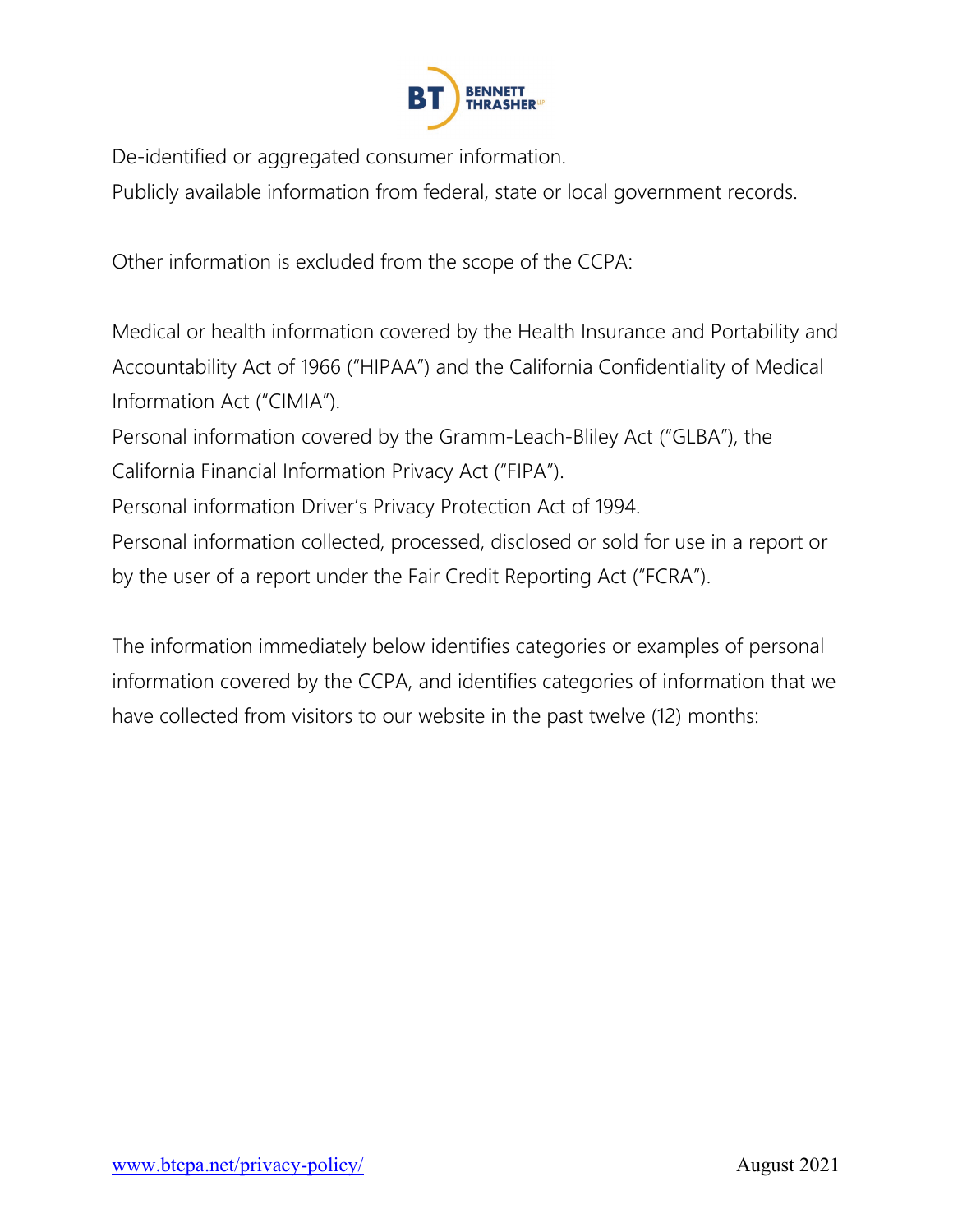

| <b>CATEGORY OF PERSONAL</b>          | Personal Identifiers and Contact     |
|--------------------------------------|--------------------------------------|
| <b>INFORMATION</b>                   | Information                          |
| <b>Examples</b>                      | Name, Address, Email                 |
| <b>Business Purpose(s) for Which</b> | Providing professional services in   |
| <b>Information is Used</b>           | accordance with our agreements,      |
|                                      | agreements with other clients, or    |
|                                      | otherwise providing or discussing    |
|                                      | professional services to or with you |
|                                      | Communicating with you in            |
|                                      | connection with the provision of     |
|                                      | professional services including      |
|                                      | sending any billing statements and   |
|                                      | invoices, and to deal with any       |
|                                      | inquiries and complaints made by or  |
|                                      | about you relating to the            |
|                                      | professional services                |
|                                      | Promoting our professional services  |
|                                      | through various marketing or         |
|                                      | promotional communications           |
|                                      | Complying with any legal or ethical  |
|                                      | obligations such as conducting       |
|                                      | conflict checks for potential new    |
|                                      | clients                              |
|                                      | Responding to inquiries, including   |
|                                      | but not limited to, those made by    |
|                                      | telephone, email and/or website      |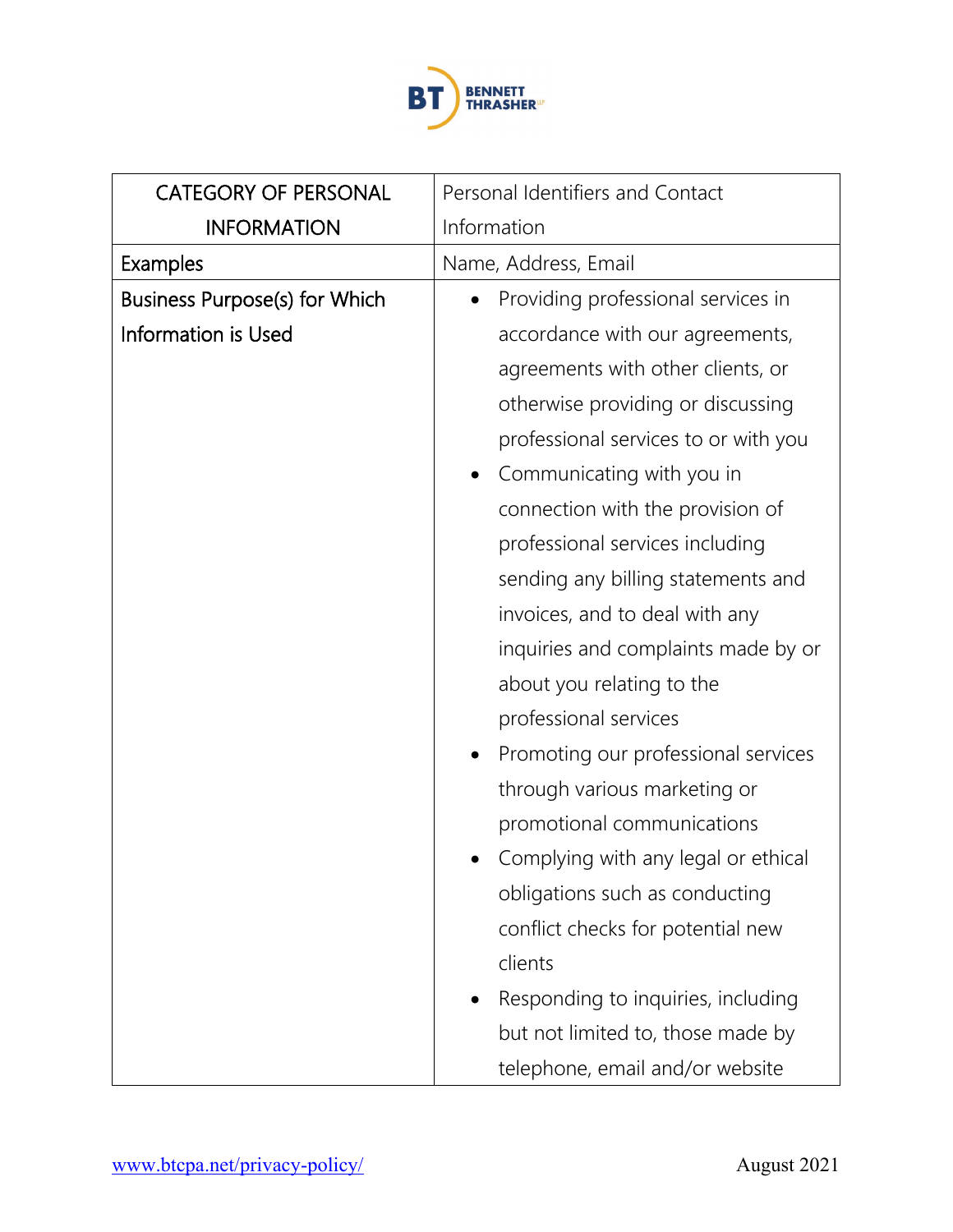

|                                         | Verifying and responding to                 |
|-----------------------------------------|---------------------------------------------|
|                                         | consumer requests                           |
| Categories of Sources from Which        | Our clients, or records and                 |
| <b>Information is Received</b>          | information provided by our clients         |
|                                         | Visitors of our website                     |
| Categories of Third Parties to          | We do not share this information with any   |
| Whom Information was Disclosed          | third party unless required to do so by law |
| in the Last 12 Months                   | or government agency, for the purpose of    |
|                                         | defending or prosecuting legal claims, for  |
|                                         | advising and counseling our clients, or for |
|                                         | safekeeping and storing the information     |
|                                         | (such as electronic databases managed or    |
|                                         | hosted by third parties).                   |
| <b>Category of Personal Information</b> | Commercial Information                      |
| <b>Examples</b>                         | Credit card numbers, expiration dates, CVV  |
|                                         | codes; bank account information; wiring     |
|                                         | instructions; tax forms                     |
| <b>Business Purpose(s) for Which</b>    | Processing payments from you to             |
| <b>Information is Used</b>              | <b>Bennett Thrasher</b>                     |
|                                         | Communicating with you in                   |
|                                         | connection with payments for                |
|                                         | services and transfers of money             |
|                                         | between you and Bennett Thrasher            |
|                                         | Verifying and responding to                 |
|                                         | consumer requests                           |
| Categories of Sources from Which        | From you or your authorized agent or        |
| <b>Information Received</b>             | representative                              |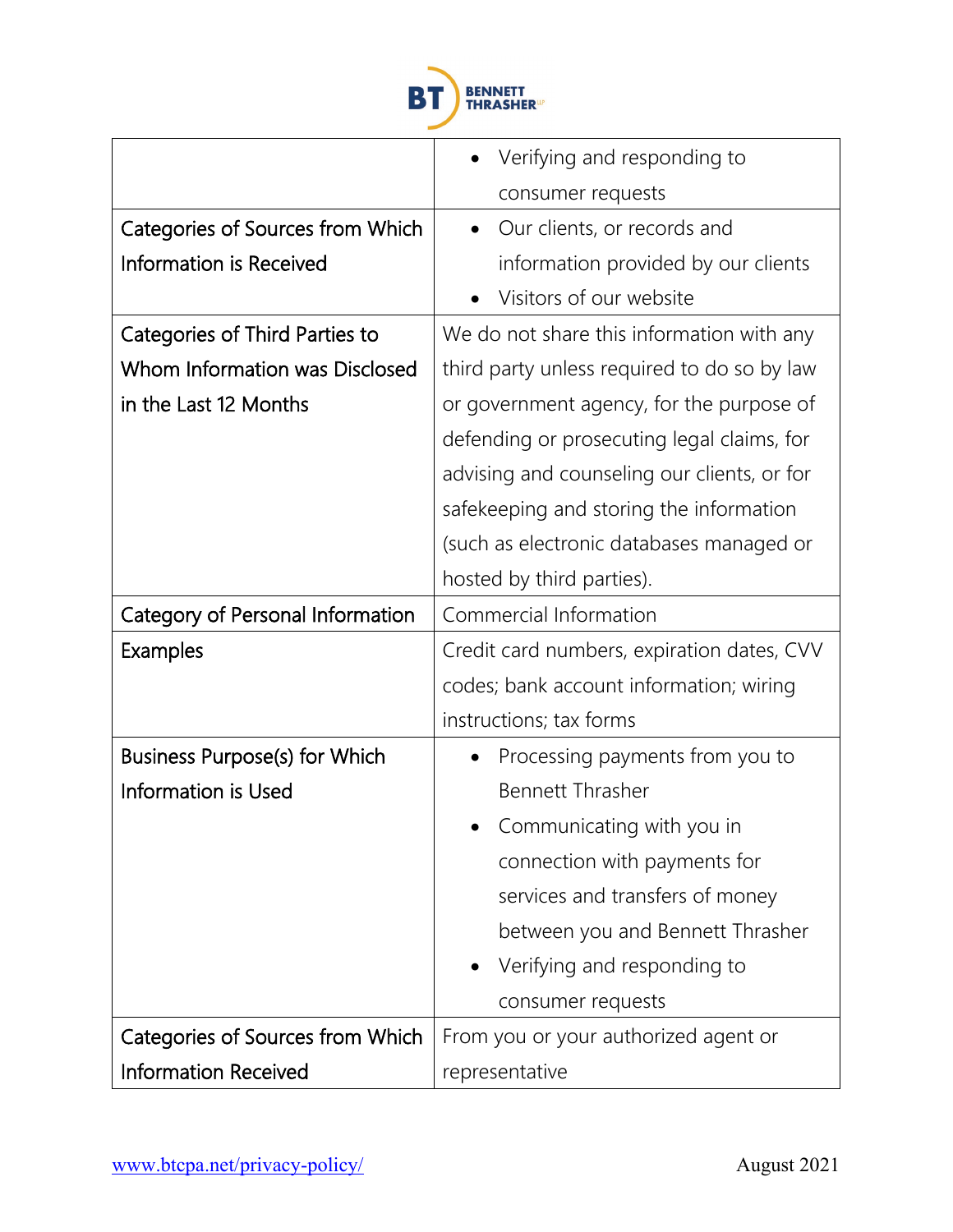

| Categories of Third Parties to | We do not share this information with any   |
|--------------------------------|---------------------------------------------|
| Whom Information was Disclosed | third party unless required to do so by law |
| in the Last 12 Months          | or government agency, or for the purpose    |
|                                | of defending or prosecuting legal claims.   |

| Category of Personal Information     | Employment Information                    |
|--------------------------------------|-------------------------------------------|
| Examples                             | Employment and wage history; leave of     |
|                                      | absence records, garnishments, benefits   |
|                                      | information and documentation of licenses |
|                                      | and certifications for business purpose   |
| <b>Business Purpose(s) for Which</b> | Providing professional services in        |
| <b>Information is Used</b>           | accordance with our agreement with        |
|                                      | you, or in accordance with our            |
|                                      | agreement with our client, or             |
|                                      | otherwise providing or discussing our     |
|                                      | professional services to/with you         |
|                                      | Communicating with you in                 |
|                                      | connection with the provision of          |
|                                      | professional services                     |
|                                      | Complying with any legal or ethical       |
|                                      | obligation such as conducting             |
|                                      | conflict checks for potential new         |
|                                      | clients and maintaining your              |
|                                      | information to run future conflict        |
|                                      | checks                                    |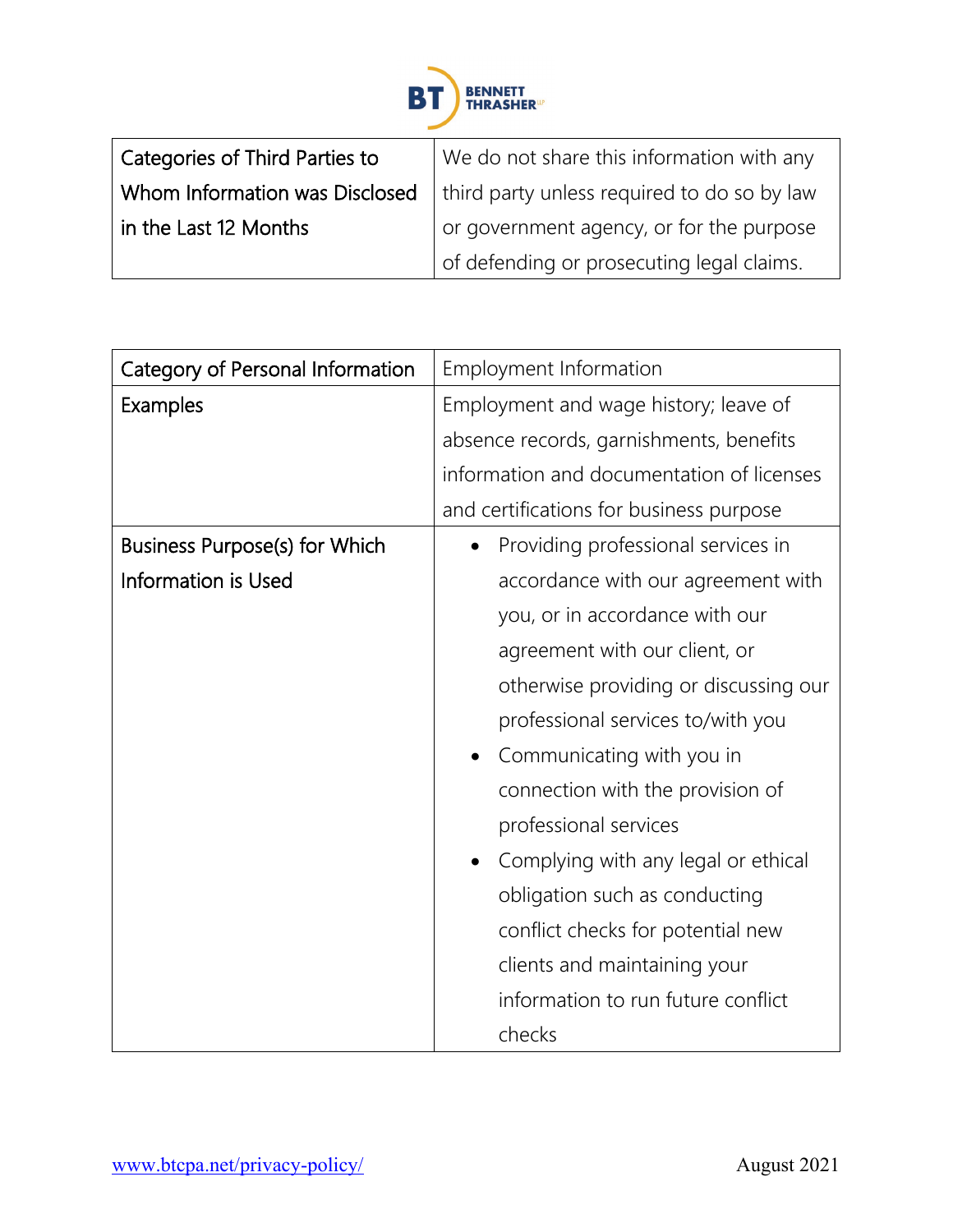

|                                       | Verifying and responding to                 |
|---------------------------------------|---------------------------------------------|
|                                       | consumer requests                           |
|                                       | Verification and review in conjunction      |
|                                       | with employment applications                |
| Categories of Sources from Which      | Records provided by you, including          |
| <b>Information Received</b>           | but not limited to proof of identity,       |
|                                       | banking information and paperwork           |
|                                       | documenting wage and time records           |
|                                       | or other benefits information               |
|                                       | Our clients or records provided by          |
|                                       | our clients                                 |
| <b>Categories of Third Parties to</b> | We do not share this information with any   |
| Whom Information was Disclosed        | third party unless required to do so by law |
| in the Last 12 Months                 | or government agency, for the purpose of    |
|                                       | defending or prosecuting legal claims, for  |
|                                       | advising and counseling our clients, or for |
|                                       | safekeeping and storing the information     |
|                                       | (such as electronic databases managed or    |
|                                       | hosted by third parties)                    |
| Category of Personal Information      | Documentation and information about our     |
|                                       | professional engagement                     |
| <b>Examples</b>                       | Records provided by you (which may          |
|                                       | include personal identifiers, protected     |
|                                       | classifications, commercial data, internet  |
|                                       | activity, geo location data, mobile device  |
|                                       | data, or financial employment data); fee    |
|                                       | agreements, tax returns, correspondence     |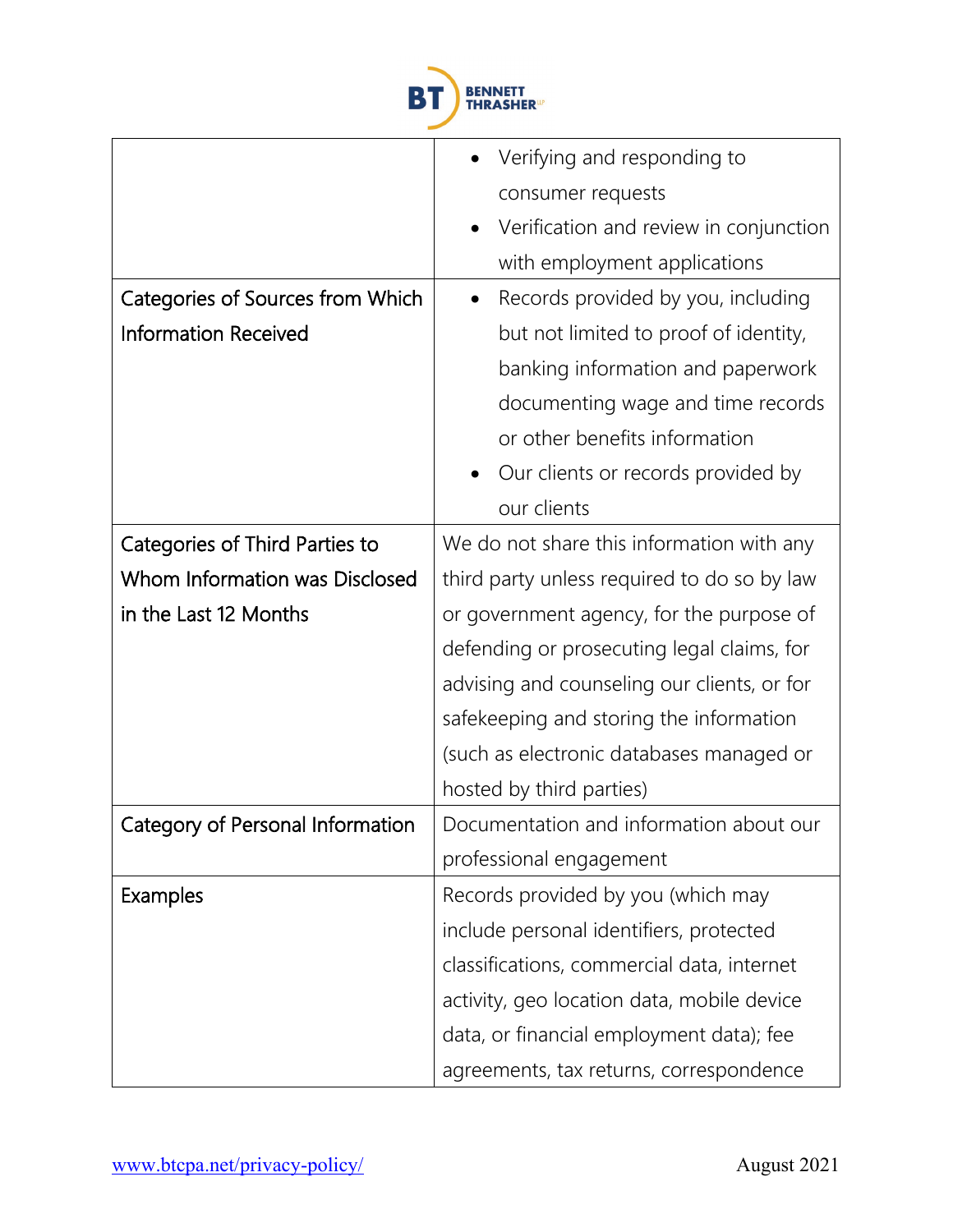

|                                      | (including e-mail correspondence) with you |
|--------------------------------------|--------------------------------------------|
|                                      | or relating to your professional           |
|                                      | engagement; timekeeping and payment        |
|                                      | records related to your professional       |
|                                      | engagement; documents and                  |
|                                      | communications with vendors or other third |
|                                      | parties relating to your professional      |
|                                      | engagement (such as taxing authorities or  |
|                                      | other regulatory agencies)                 |
| <b>Business Purpose(s) for Which</b> | Providing professional services in         |
| <b>Information is Used</b>           | accordance with our agreement with         |
|                                      | you or in accordance with our              |
|                                      | agreement with our client                  |
|                                      | Communicating with you in                  |
|                                      | connection with the provision of           |
|                                      | professional services including            |
|                                      | sending billing statements and             |
|                                      | invoices                                   |
|                                      | Inquiries and complaints made by or        |
|                                      | about you relating to the                  |
|                                      | professional services                      |
|                                      | Complying with our ethical                 |
|                                      | obligations                                |
| Categories of Sources from Which     | Our clients, our information and           |
| <b>Information Received</b>          | records or other property provided         |
|                                      | by our clients                             |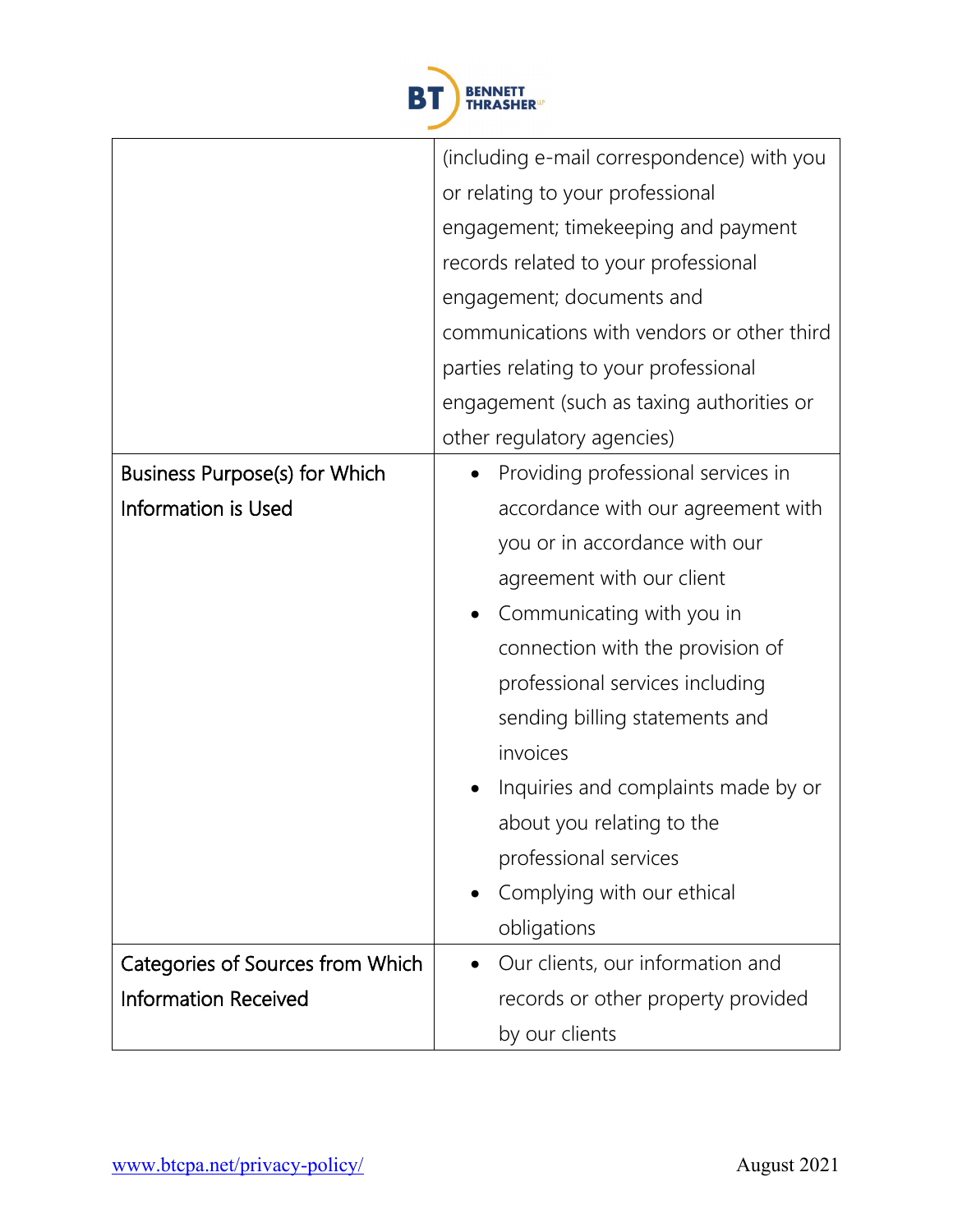

|                                      | Documentation and records created           |
|--------------------------------------|---------------------------------------------|
|                                      | by our employees                            |
| Categories of Third Parties to       | We do not share this information with any   |
| Whom Information was Disclosed       | third party unless required to do so by law |
| in the Last 12 Months                | or government agency, upon your             |
|                                      | expressed permission, for the purpose of    |
|                                      | defending or prosecuting legal claims, for  |
|                                      | advising and counseling our clients, or for |
|                                      | safekeeping and storing the information     |
|                                      | (such as electronic databases managed or    |
|                                      | hosted by third parties).                   |
| Category of Personal Information     | Computer, electronic device, network and    |
|                                      | internet activity                           |
| Examples                             | Date and time of your visit to our website; |
|                                      | dates, times and websites visited; links    |
|                                      | clicked on web pages visited; browser ID;   |
|                                      | browser type; device ID; operating system;  |
|                                      | form information downloaded; the            |
|                                      | mainframe from which our site was           |
|                                      | accessed; cookies                           |
| <b>Business Purpose(s) for Which</b> | Improving the website, network and          |
| <b>Information is Used</b>           | internet experience for all visitors        |
|                                      | Understanding the demographics of           |
|                                      | our website visitors                        |
|                                      | Operating and maintaining the               |
|                                      | website and our network                     |
|                                      | Detecting security incidents                |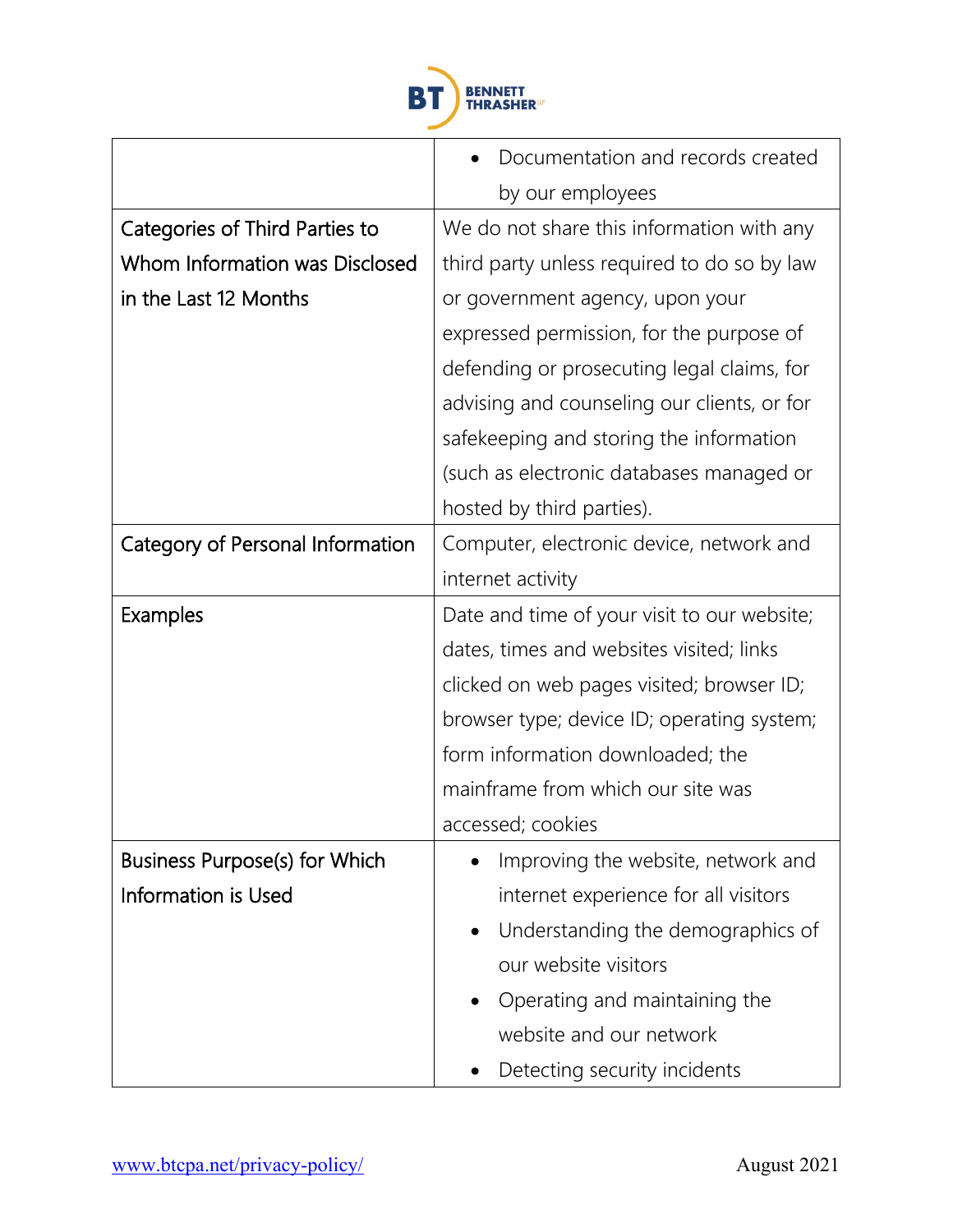

|                                       | Debugging to identify and repair             |
|---------------------------------------|----------------------------------------------|
|                                       | errors that impair existing and              |
|                                       | intended functionality of the website        |
|                                       | Protecting against malicious or illegal      |
|                                       | activity                                     |
|                                       | Verifying and responding to                  |
|                                       | consumer requests                            |
| Categories of Sources from Which      | Individuals using company electronic         |
| <b>Information Received</b>           | or digital resources such as our             |
|                                       | internet, network or digital platforms       |
|                                       | and the device and browser used              |
|                                       | during such activities                       |
|                                       | Individuals sending emails to an             |
|                                       | address in the company domain                |
|                                       | Visitors to our website and the device       |
|                                       | and browser used to access the               |
|                                       | website                                      |
| <b>Categories of Third Parties to</b> | We do not share this information with any    |
| Whom Information was Disclosed        | third party unless required to do so by law  |
| in the Last 12 Months                 | or government agency, for the purpose of     |
|                                       | defending or prosecuting legal claims or for |
|                                       | advising and counseling our clients          |
| Category of Personal Information      | Geo Location Data                            |
| Examples                              | IP addresses                                 |
| <b>Business Purpose(s) for Which</b>  | Improving the website experience for         |
| Information is Used                   | all visitors                                 |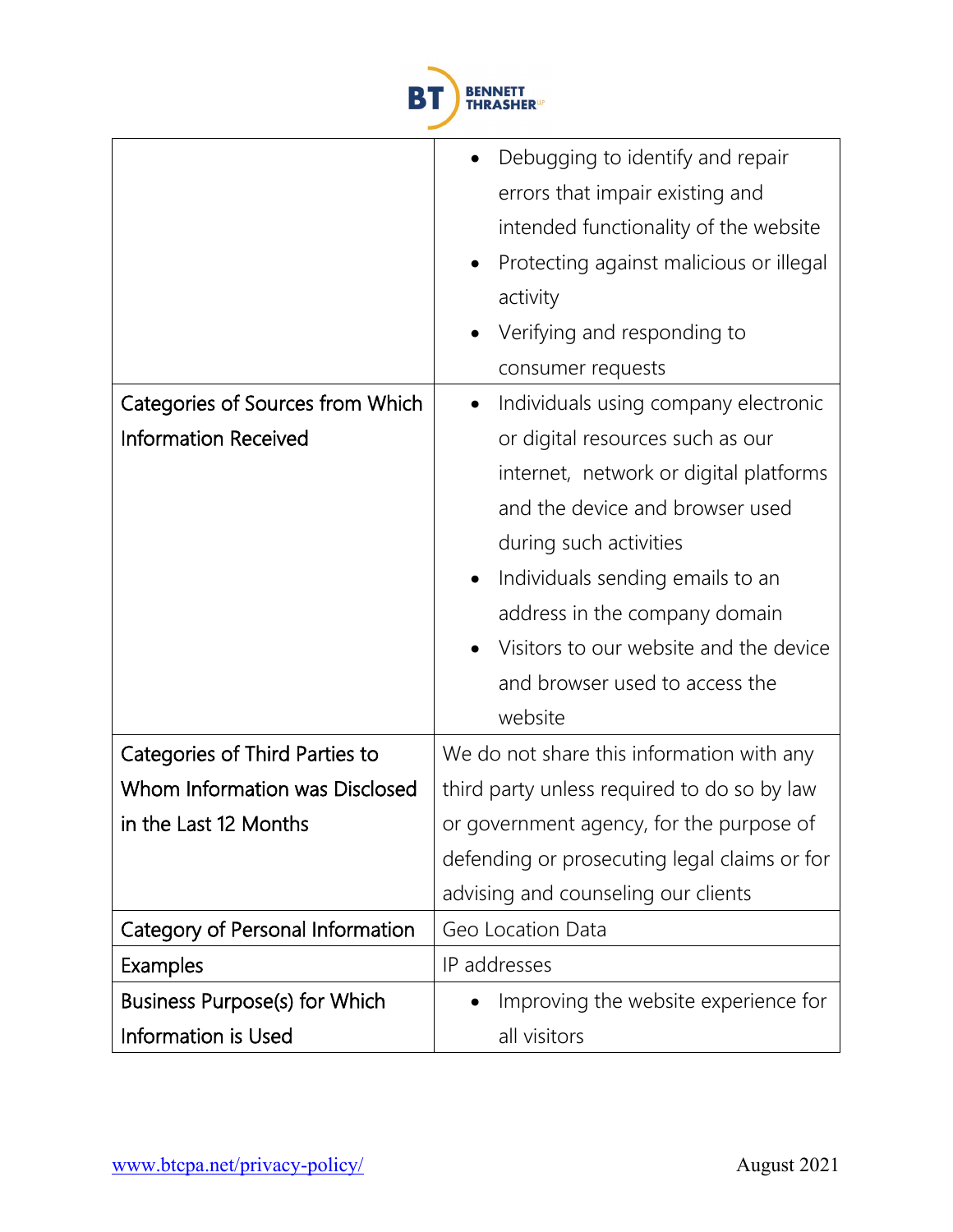

|                                  | Understanding the demographics of            |
|----------------------------------|----------------------------------------------|
|                                  | our website visitors                         |
|                                  | Detecting security incidents<br>$\bullet$    |
|                                  | Debugging to identify and repair             |
|                                  | errors that impair existing or               |
|                                  | intended functionality of the website        |
|                                  | Protecting against malicious or illegal      |
|                                  | activity                                     |
|                                  | Verifying and responding to                  |
|                                  | consumer requests                            |
| Categories of Sources from Which | Visitors of our website and the device       |
| <b>Information Received</b>      | and browser used to access the               |
|                                  | website                                      |
|                                  | Individuals using company electronic         |
|                                  | or digital resources such as our             |
|                                  | internet or digital platforms and the        |
|                                  | device and browser used during such          |
|                                  | activities                                   |
| Categories of Third Parties to   | We do not share this information with any    |
| Whom Information was Disclosed   | third party unless required to do so by law  |
| in the Last 12 Months            | or government agency, for the purpose of     |
|                                  | defending or prosecuting legal claims or for |
|                                  | advising and counseling our clients.         |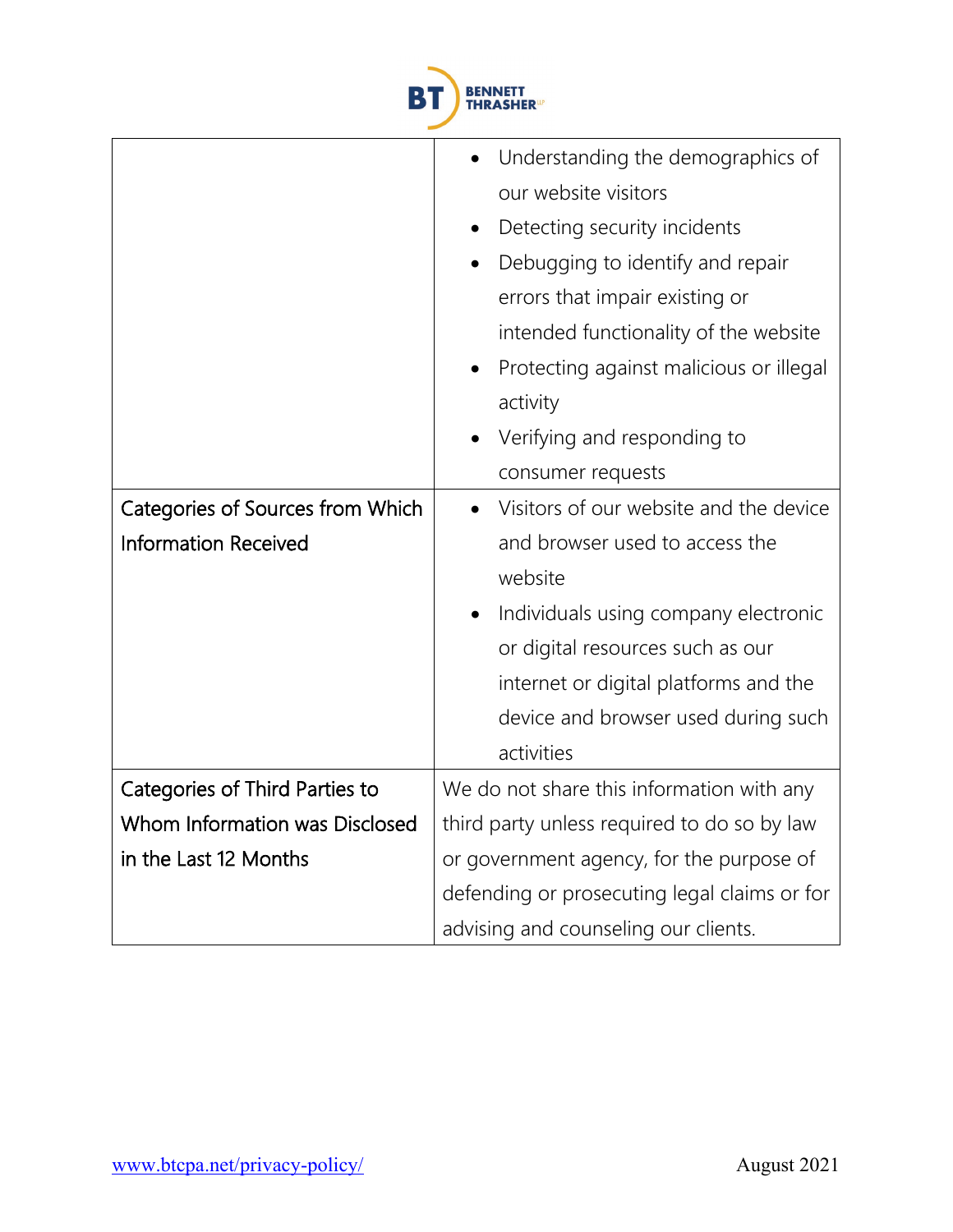

### Our Use and Sharing of Personal Information

How we use and share personal information obtained by visits to our website is disclosed above in our Online Privacy Policy.

As we explained above in our Online Privacy Policy and reiterate here, we do not and will not sell personal information we receive from visitors to our website.

#### Your Rights as a California Consumer

If you are a California resident, you have the following rights:

- 1. The right to request, up to 2 times in a 12-month period, that we identify to you: (1) the categories of personal information we have collected, disclosed or sold about you in the last 12 months, (2) the categories of sources from which the personal information was collected, (3) the business purpose for which we use this information, and (4) the categories of third parties with whom we share or have shared your personal information in the last 12 months;
- 2. The right to request, up to 2 times in a 12-month period, that we disclose to you, free of charge, the specific pieces of personal information we have collected about you in the last 12 months;
- 3. The right to request, up to 2 times in a 12-month period, that we delete personal information that we collected from you, subject to certain exceptions;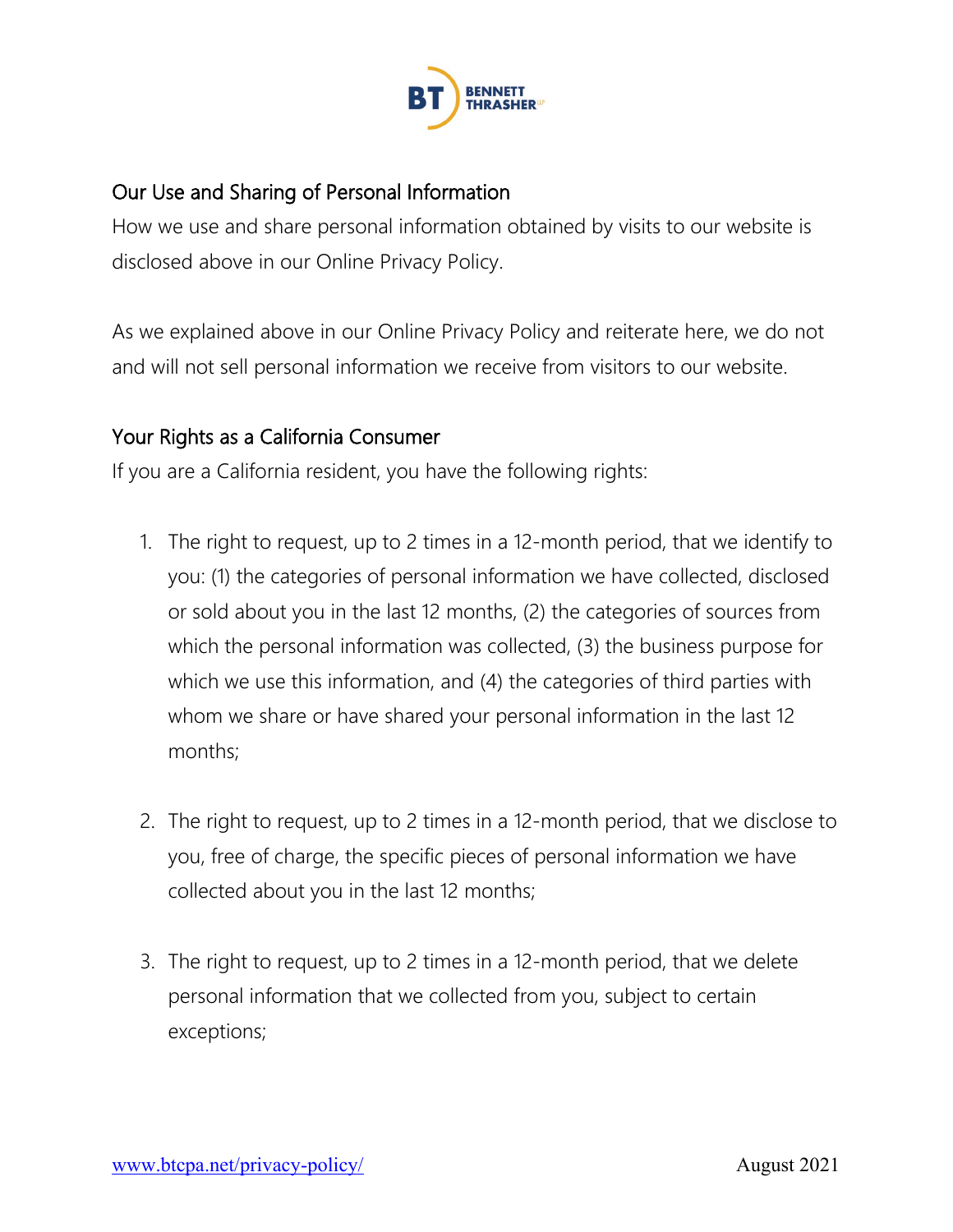

- 4. The right to opt-out of the sale of your personal information to third parties;
- 5. The right to designate an authorized agent to submit one of the above requests on your behalf;
- 6. The right to not be discriminated against in receiving different or less favorable pricing, service or financial incentive for exercising any of the above rights.

### How to submit a request

If you have any questions about our Privacy Policy, or would like to share any comments with us, please contact Allison Lavelle, 3300 Riverwood Parkway, Suite 700, Atlanta, GA 30339, Allison.lavelle@btcpa.net, 770-396-2200.

### How we will verify that it is really you submitting the request

When you submit a consumer request through one of the methods provided above, we will ask you to provide some information in order to verify your identity and respond to your request. Specifically, we will ask you to verify information that can be used to link your identity to particular records in our possession, which depends on the nature of your relationship and interaction with us. For example, if your sole interaction with us was as a website visitor, then in order to verify your identify, we will need to ask you to provide your name, email, phone number, IP address, device ID, browser ID, and/or cookie ID.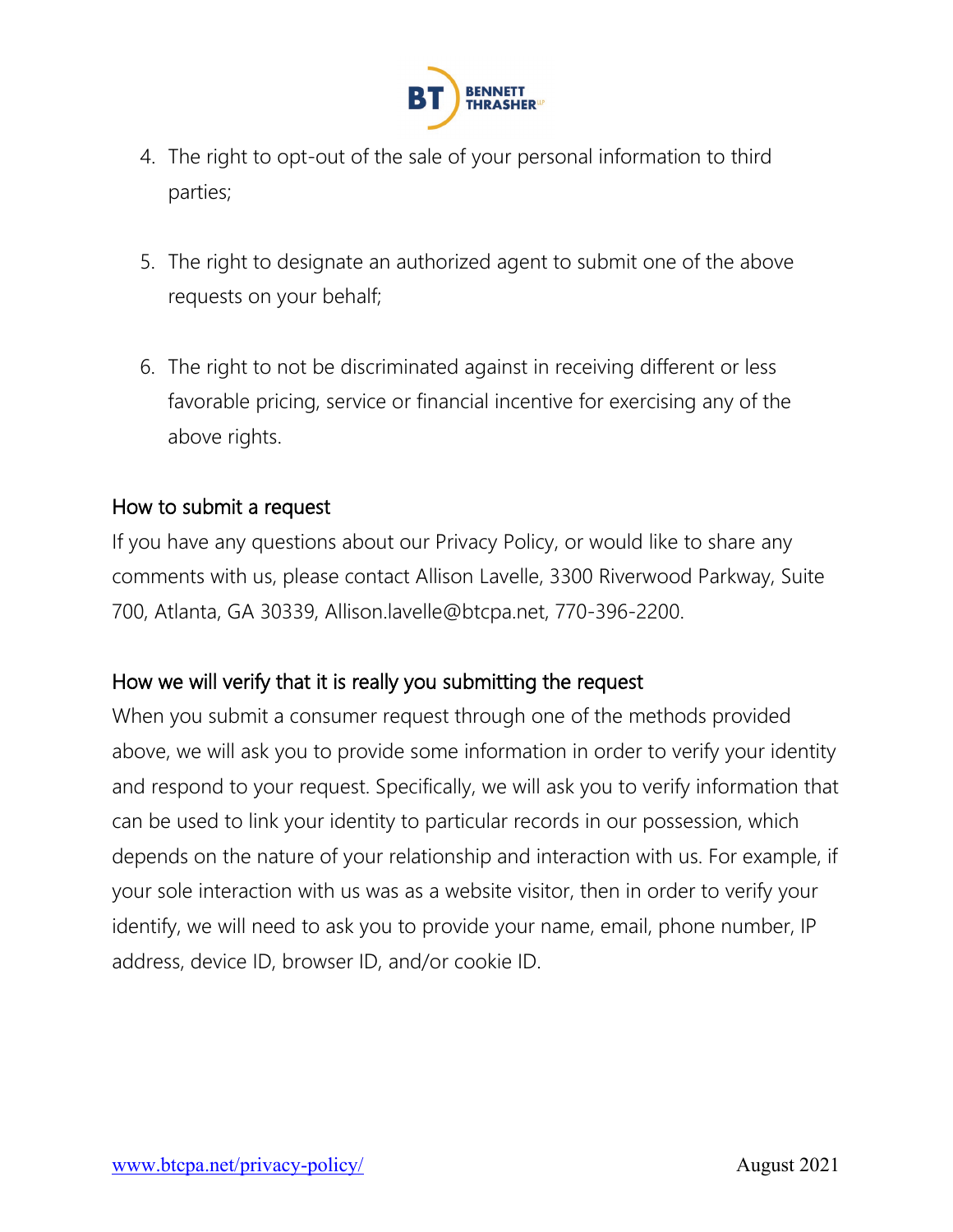

#### How to authorize an agent to act on your behalf

You can authorize someone else as an Authorized Agent who can submit a consumer request on your behalf. To do so, you must either (a) execute a valid, verifiable, and notarized Power of Attorney or (b) provide other written authorization that we can then verify. When we receive a consumer request submitted on your behalf by an Authorized Agent, that person will be asked to provide written proof that they have your permission to act on your behalf, and we will also contact you and ask you for information to verify your own identity directly with us and not through your Authorized Agent.

### Responding to your consumer requests

We endeavor to respond to a verifiable consumer request within forty-five (45) days of its receipt. If we require more time (up to 45 days or 90 days total from the date we receive your request), we will inform you of the reason and extension period in writing. We will deliver our written response by mail or electronically, at your option. Any disclosures we provide will only cover the 12-month period preceding our receipt of your verifiable consumer request. The response we provide will also explain the reasons we cannot comply with a request, if applicable. We do not charge a fee to process or respond to your verifiable consumer request unless it is excessive, repetitive, or manifestly unfounded. If we determine that the request warrants a fee, we will tell you why we made that decision and provide you with a cost estimate before completing your request.

### Children under the age of 16

Our Website is not intended for children under 16 years of age. No one under age 16 may provide any personal information on the Website. We do not knowingly collect personal information from children under 16. If you are under 16, do not use or provide any information on this Website. If we learn we have collected or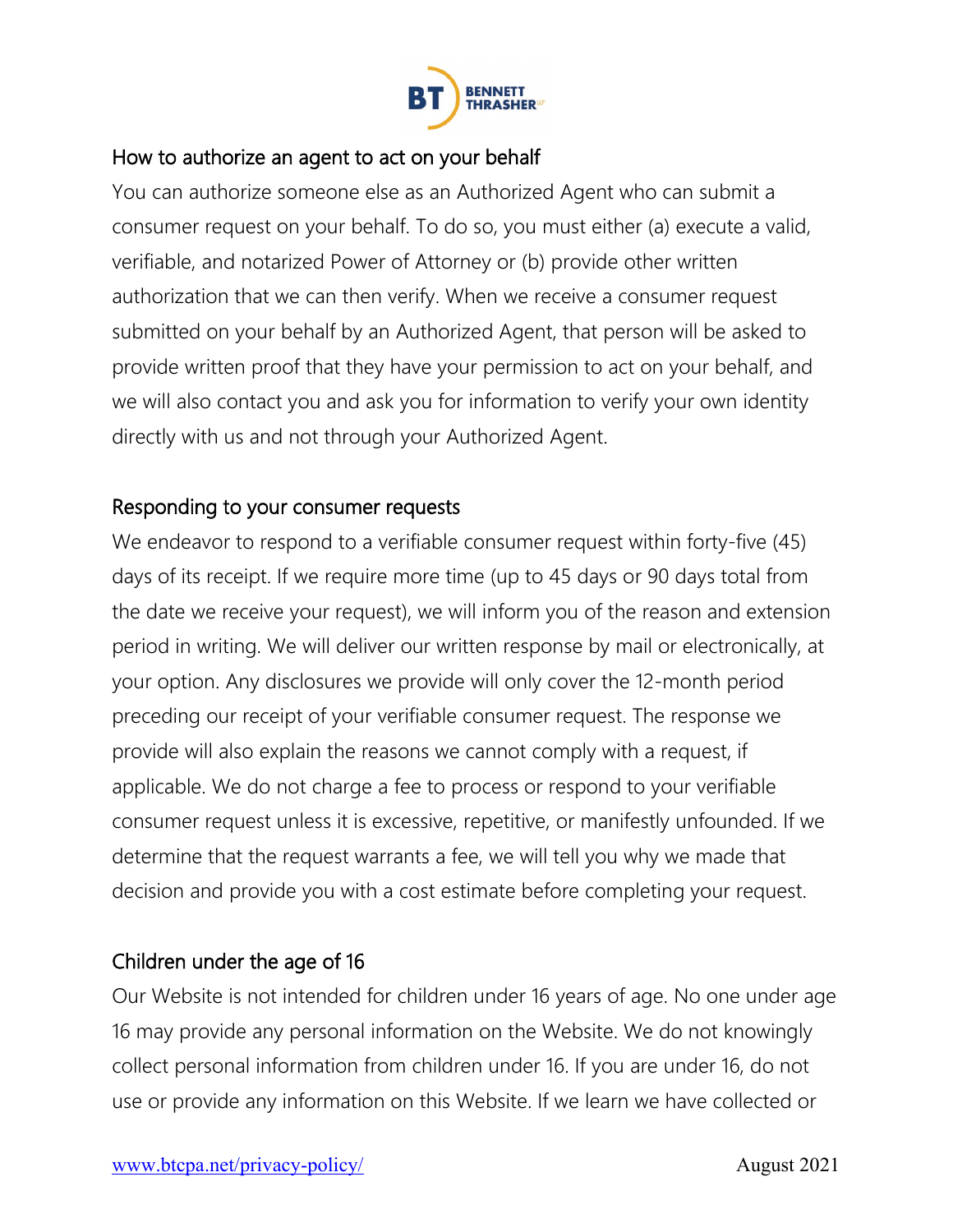

received personal information from a child under 16 without verification of parental consent, we will delete that information. If you believe we might have any information from or about a child under 16, please contact us at the email address below.

### How we protect the information that we collect

The protection of the information that we collect about visitors to this Website is of the utmost importance to us and we take every reasonable measure to ensure that protection, including:

- We keep automatically collected data and voluntarily collected data separate at all times.
- We use internal encryption on all data stores that house voluntarily captured data.
- We use commercially reasonable tools and techniques to protect against unauthorized access to our systems.
- We restrict access to private information to those who need such access in the course of their duties for us.

# Consent to Terms and Conditions

By using our professional services, accessing our Website, or otherwise engaging in activities described above, you consent to all Terms and Conditions expressed in this California Privacy Policy.

### Changes

From time to time we may modify and/or update this California Privacy Policy and so we encourage you to check back on our Website at